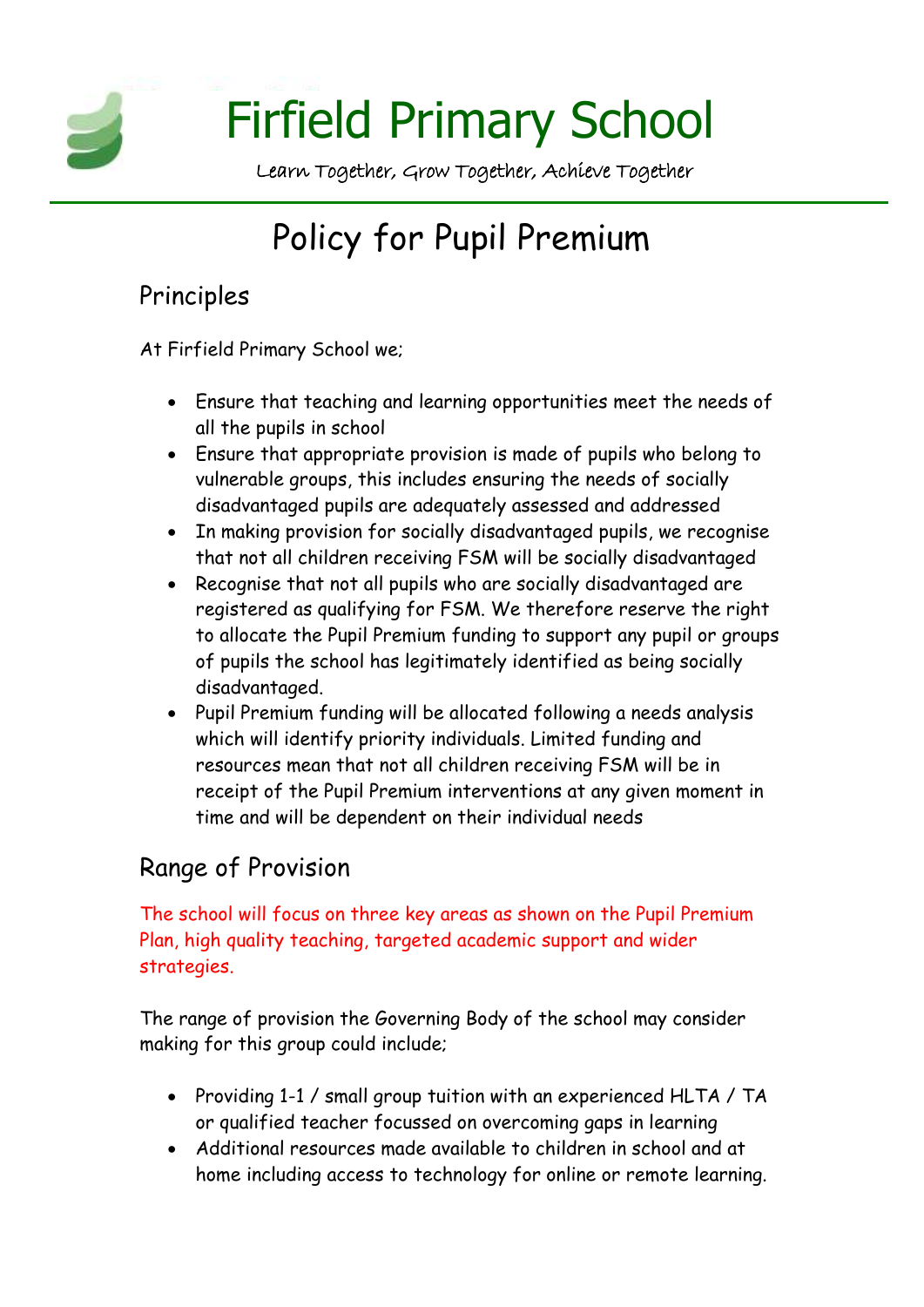- Additional teaching and learning opportunities provided through specific interventions and clubs offered to the children
- Support through the purchase and use of Apps and computer software to support learning including assessment tools for tracking pupils.
- Pastoral and emotional support through Nurture club
- Specialist intervention trained staff (TAs) including where necessary early intervention in the EYFS
- Additional leadership time to monitor and plan for these pupils.
- Current educational research (EEF and other sources) will be used to ensure that interventions have a strong evidence base.

All of the work undertaken with these children will be aimed at accelerating pupil progress and moving children to at least age-related expectations in Literacy, (reading, writing and communication) and Numeracy.

Pupil Premium funding may also be used to target able children to achieve the Exceeding descriptors in the New NC.

Pupil Premium resources may also be used to target pupils on FSM to develop the social aspects of learning, including building confidence, dealing with friendship issues etc.

Provision will be in addition to that already aimed at SEND children identified on provision maps or children with an EHCP, GRIP or TAPs funding.

The Governing Body of the school will publish information (three-year plan) and a yearly review on the website for families on how they have used the Pupil Premium grant to address the issue of 'Narrowing the Gap' for socially disadvantaged pupils.

The school's SLT including the Inclusion Co—ordinator will maintain the ongoing programme of support for socially disadvantaged pupils which will be subject to the oversight of the Governor's Teaching and Learning Committee members.